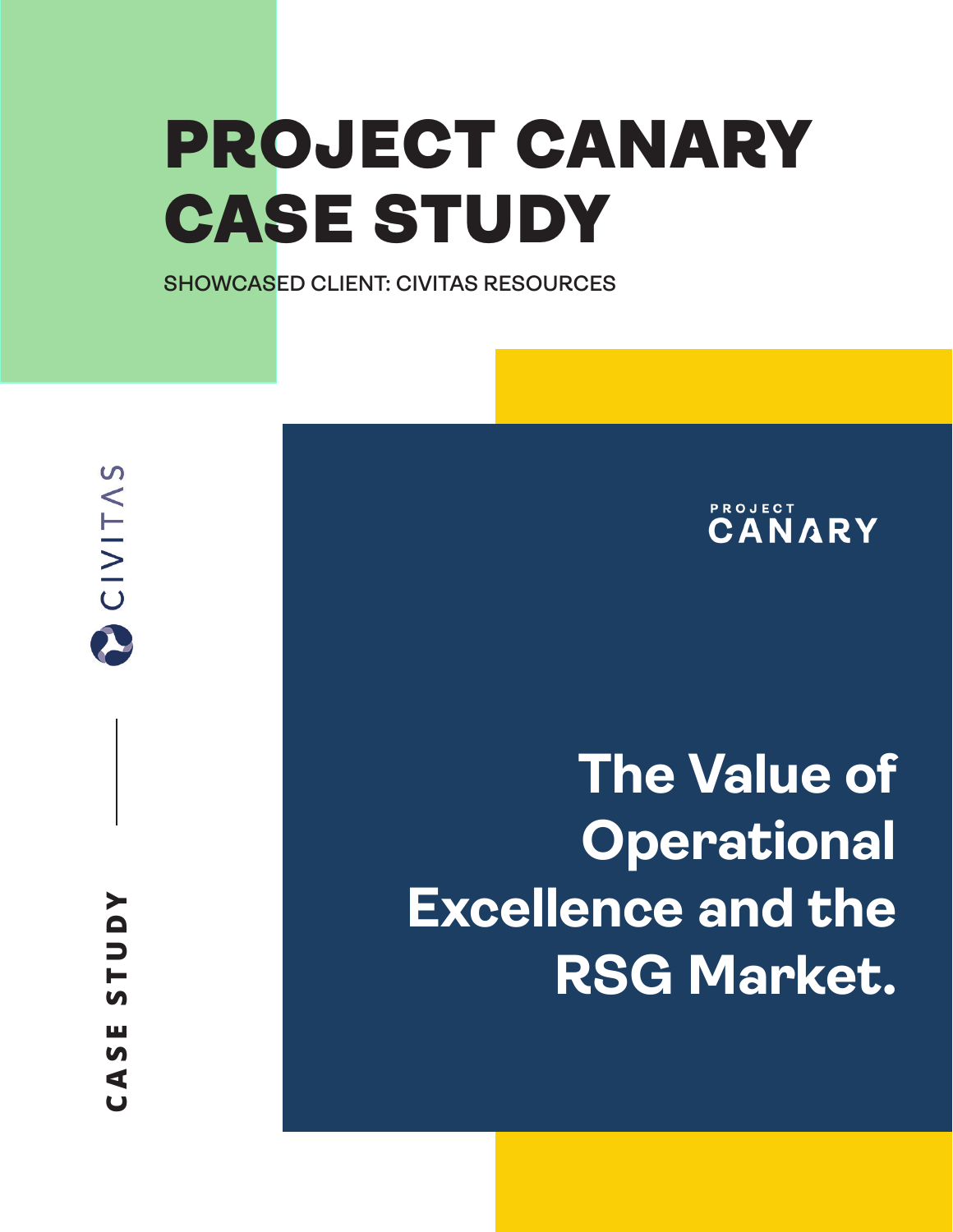#### PROJECT CANARY

## **The Value of Operational Excellence and the RSG Market.**

#### Company Description:

Civitas Resources is the largest pure-play energy producer in Colorado's Denver-Julesburg (DJ) Basin, with an aggregate enterprise value of approximately \$4.5 billion (NYSE: CIVI). They are Colorado's first net-zero oil and natural gas producer. Operational expertise, progressive sustainability practices, and shared community values reach new levels at Civitas, a company born by bringing together decades of operational experience in the DJ Basin.

With a premier DJ Basin management team, focused innovation, and their commitment to long-term sustainability; Civitas brings value to Colorado's economy, its people, and the energy industry. With a strategic and collaborative vision, they are helping ensure communities will benefit from Colorado's oil and natural gas industry today and well into the future.

November 1, 2021: Civitas Resources is created in a deal combining the Denver-Julesburg Basin oil and gas production of Extraction Oil and Gas, Bonanza Creek Energy Inc., and Crestone Peak Resources.

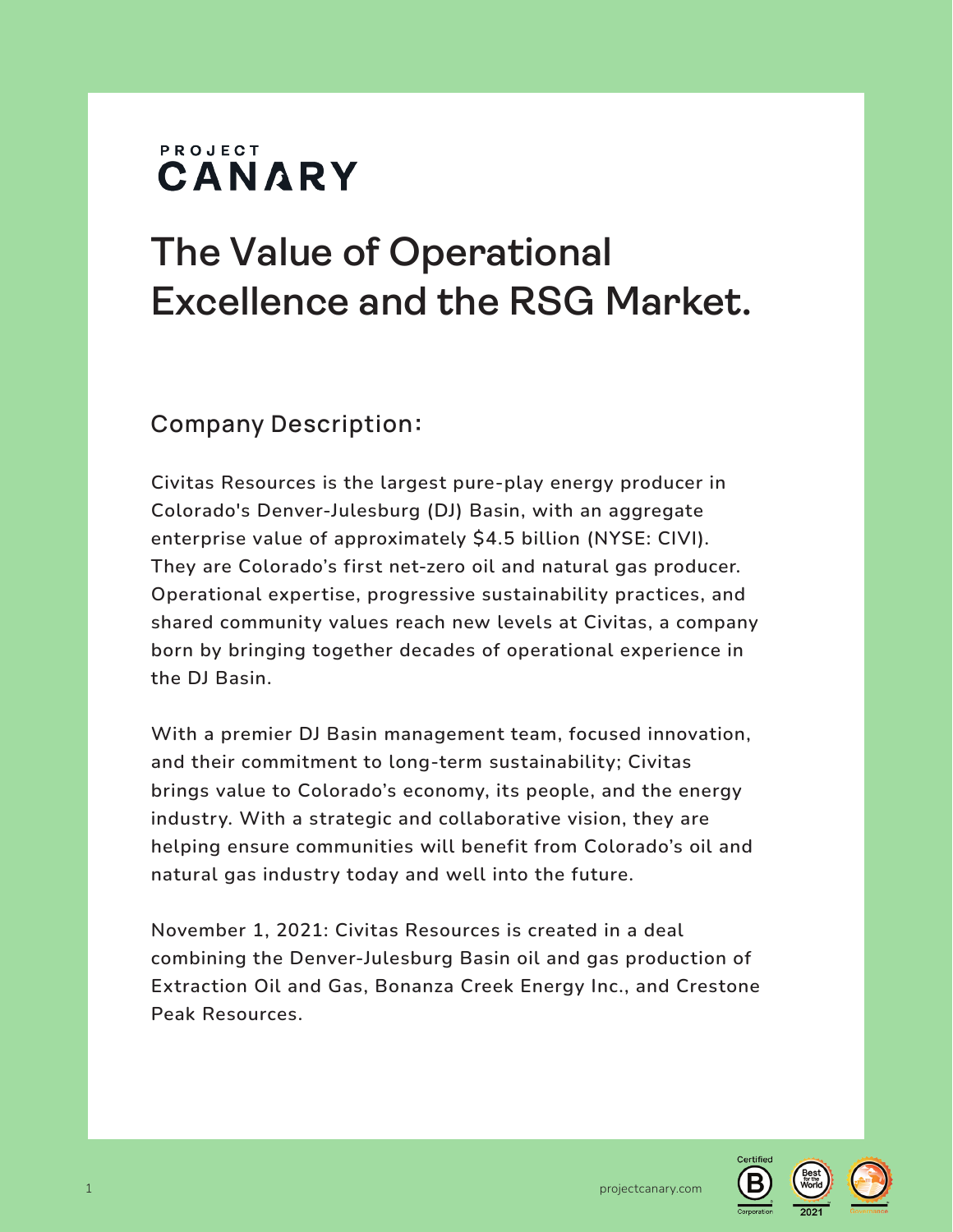### **Why did Civitas choose Project Canary for continuous emissions monitoring and TrustWell Certifications?**

To Meet Three Primary Challenges:

- 1. Community Assurance
- 2. Regulatory Compliance
- 3. ESG Performance

Civitas is forward-leaning in its efforts to reduce emissions, demonstrate transparency through monitoring and certification, and show best-in-class ESG performance. Facing internal and external energy-transition pressures from regulators and investors on the heels of an acquisitive year, Civitas looked at updated and elevated technologies to deploy a continuous monitoring and certification solution within its DJ Basin operations. This is in alignment with its ESG goals and commitments to operate responsibly within communities.

#### Community Assurance:

Civitas saw the need to enhance VOC and methane monitoring for frequency and fidelity to support public health and climate change within its communities. Continuous monitoring and third-party validation of its safe operating practices through the TrustWell certification process assure Civitas' neighbors and the communities in Colorado. This assurance highlights responsible operations and elevated ESG commitments that help protect communities. The data substantiates Civitas's commitment to operating with the lowest emissions possible, supporting community public health. The data and certification demonstrate that some claims made by non-governmental organizations and even some public health reports have at times been overstated and do not consider modern technology or best management practices employed by top-tier operators like Civitas.



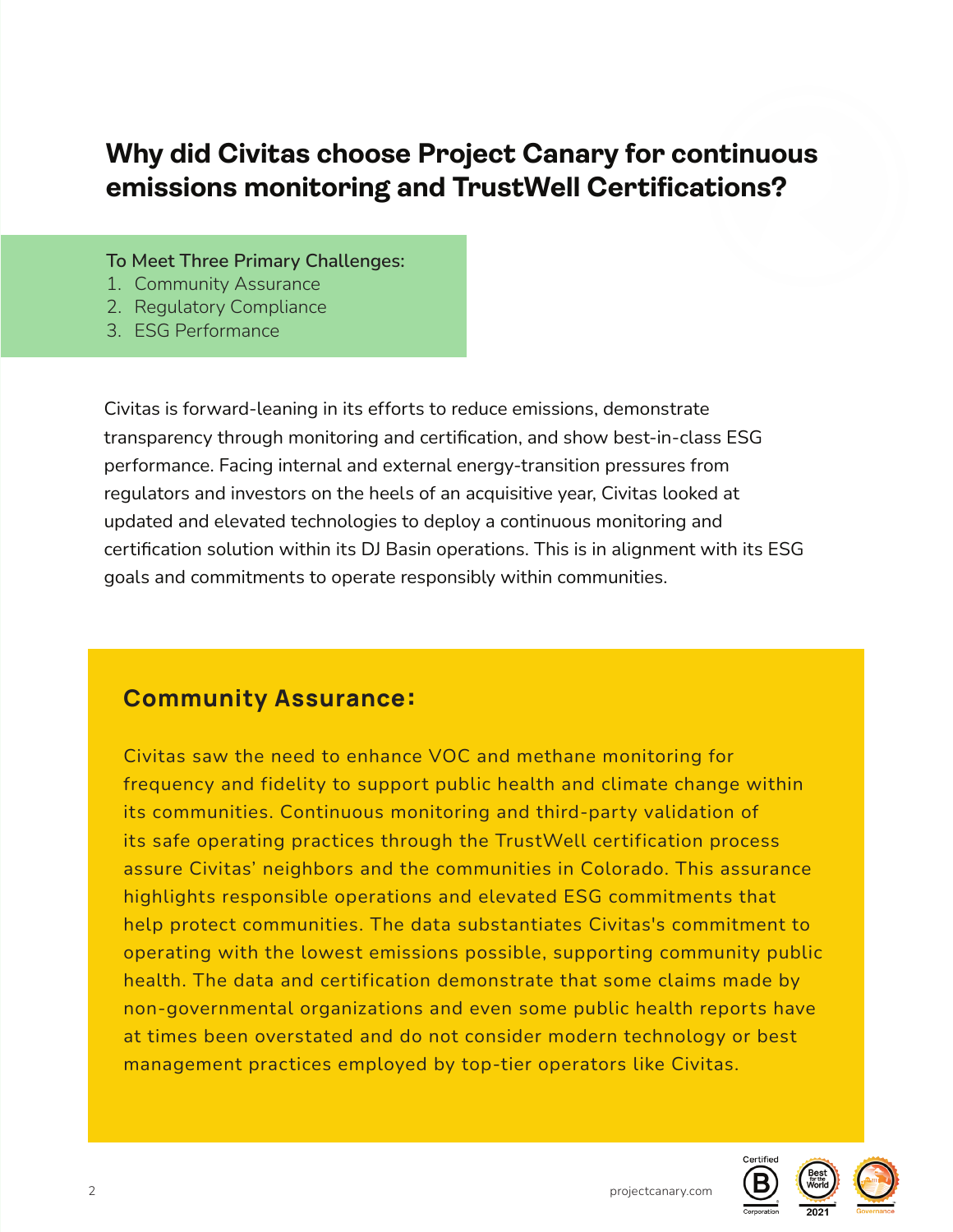## PROJECT CANARY

#### **R E G U L A T I O N COMPLIANCE**

When SB 181 passed into law in Colorado, it included a requirement for continuous emissions monitoring. Civitas deployed its environmental and data teams to test various continuous monitoring technologies and reporting frameworks to get ahead of the regulations. Project Canary sensors were the selected technology due to lower cost and higher fidelity than other options at the time. A low-cost, durable, and high-reliability sensor demonstrated a feasible path towards the new continuous emissions monitoring requirement.

#### **ESG PERFORMANCE**

The importance of ESG reporting has been growing steadily over the past few years. Civitas and their financial sponsors sought a bestin-class partner who was: independent, had a track record with emissions-intensive industries, and was pushing technology boundaries to deliver the right level of ESG data. Civitas prioritized the selection of technology that could reliably track, verify, mitigate, and manage emissions to achieve and prove they had the lowest emissions possible. Project Canary sensors were identified as a high-quality sensor with third-party data validation and integrity through the Colorado School of Mines. Civitas highlighted this data in their ESG report and leveraged the same data to obtain Certified RSG gas contracts.

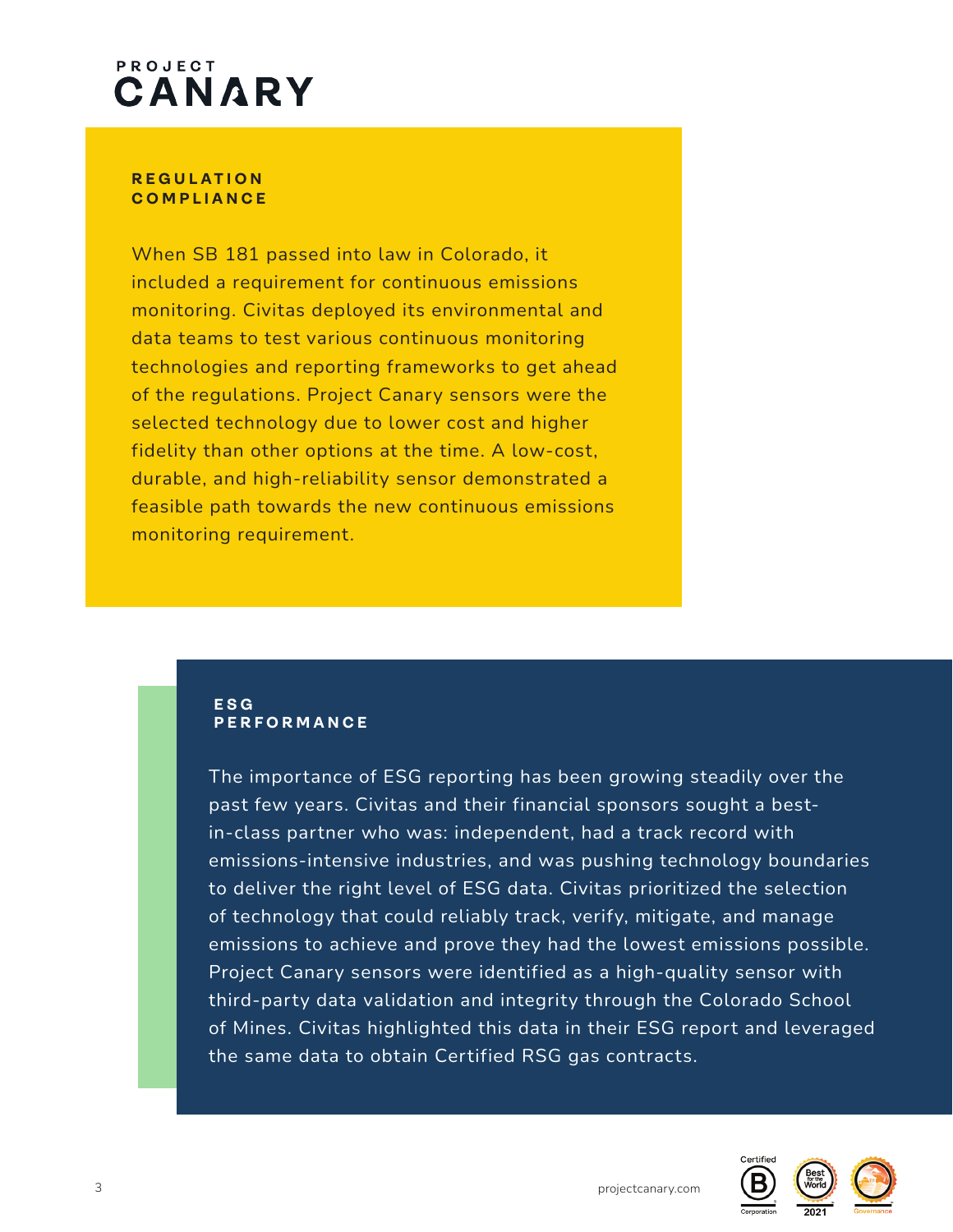# **SOLUTION**

**CIVITAS DEPLOYED PROJECT CANARY CONTINUOUS MONITORING FOR THE ACQUISITION OF 3RD-PARTY AND DEFENDABLE QUANTITATIVE EMISSIONS DATA AND PROJECT CANARY TRUSTWELL QUALITATIVE REVIEW TO ASSURE COMPLIANCE ON A PER WELL-PAD BASIS.**

- The Project Canary certification schema was determined to be the most robust analysis of operations from drilling through reclamation.
- The extensive engineering analysis was a differentiator from other one-time certifications that environmental consultants conduct.
- The rigor of an engineering evaluation combined with an environmental evaluation offered a more defensible certification to stakeholders and is recognized by the industry as the 'gold standard.
- The Canary sensors are sensitive and detect extremely low concentrations of VOCs. The sensor data itself is high quality. The reporting dashboard is beneficial in determining sources of emissions due to the meteorological information provided.
- Data quality is assured using data validation experts at the Colorado School of Mines.
- Real-time data helps Civitas respond to any size leak on all monitored locations. Civitas can now find intermittent leaks and large instantaneous leaks in record time and mitigate these issues more quickly. The real-time data helps their teams amend and deploy routine maintenance activities with more efficiency.
- Trust in data relies on independence. Project Canary is validated by The School of Mines and trusted by regulators, communities, and NGOs. The data is not influenced by the customer or any follow-on service contracts.